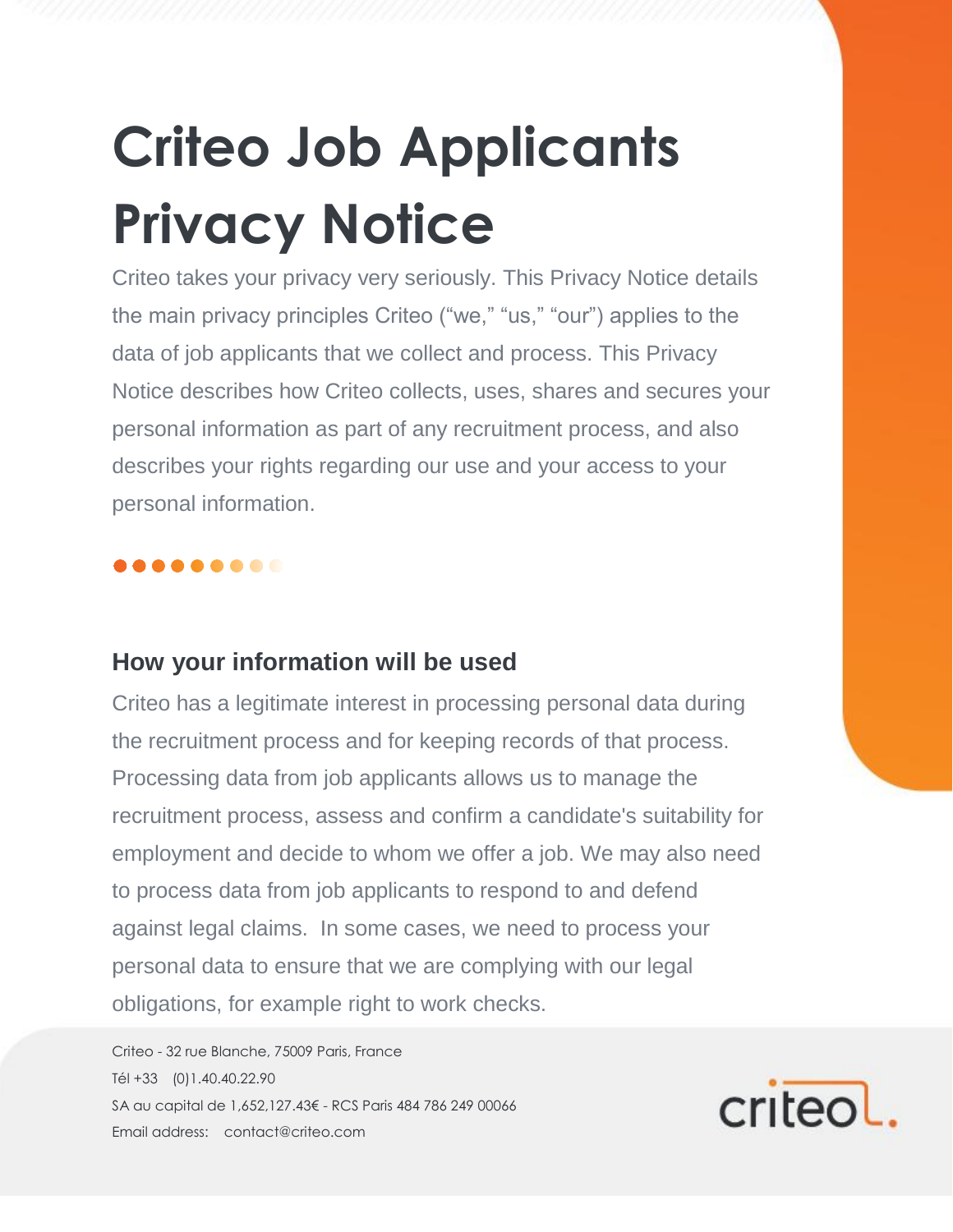If your application is unsuccessful, Criteo may keep your personal data on file in case there are future employment opportunities that may be of interest to you. You are free to withdraw your consent at any time.

The information we hold and process is for our management and administrative use only. Criteo collects a range of information about you. This includes:

• your name, address and contact details, including email address and telephone number;

• details of your qualifications, skills, experience, employment history and test results;

• your CV

information about your compensation expectations, and in some cases your current compensation as provided by you;

information about your entitlement to work in the concerned location.

Criteo may collect this information in a variety of ways. For example, data might be contained in application forms or your CV, or collected through interviews or other forms of assessment. We may also collect personal data about you from third parties, such as references supplied by referees or former employers or through

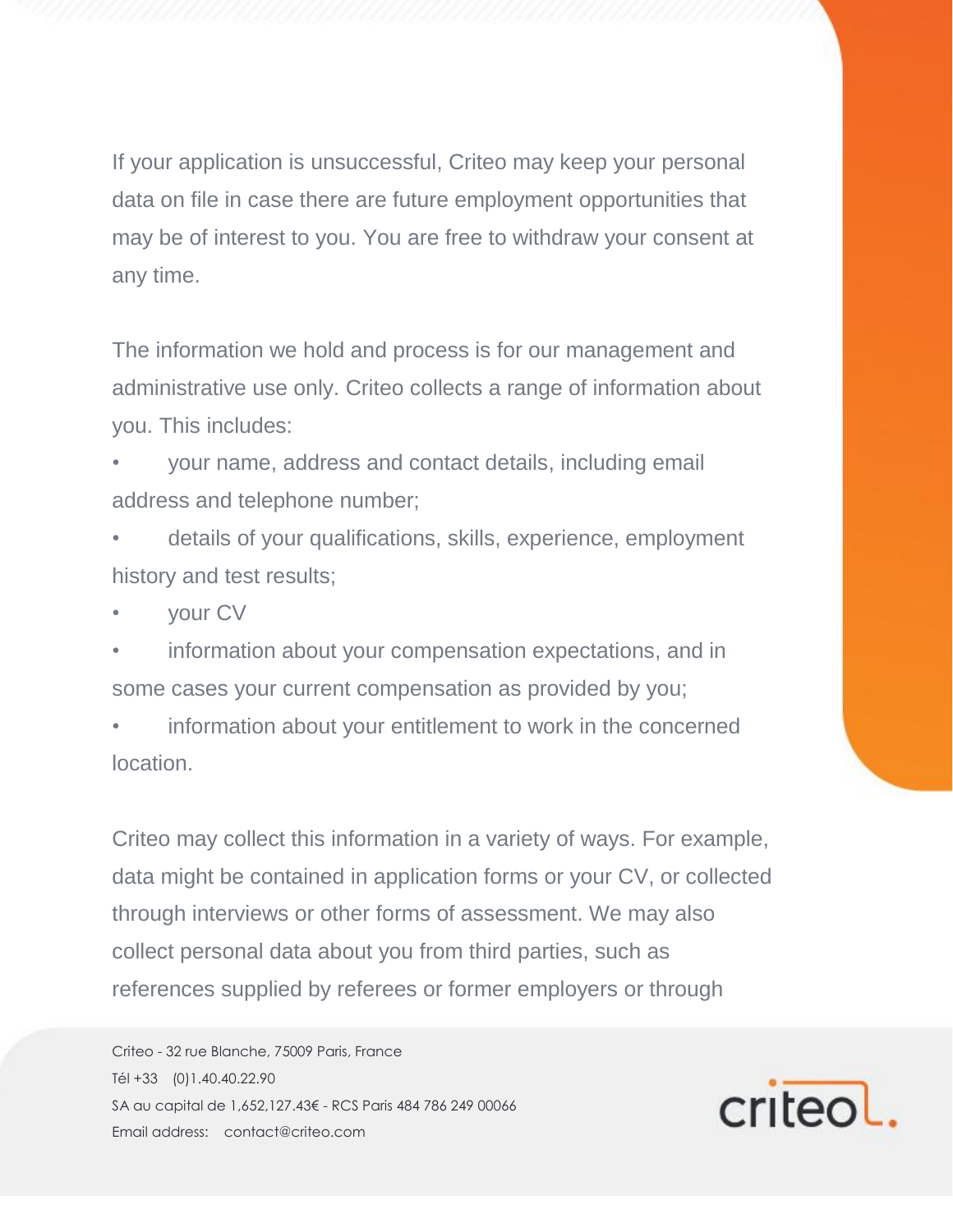professional social network services where you consented to share information with recruiters.

You are under no statutory or contractual obligation to provide data to Criteo during the recruitment process. However, if you do not provide the information, we may not be able to process your application properly or at all.

Criteo does not process sensitive data relating to your racial or ethnic origin, political opinions, religious and philosophical beliefs, trade union membership, biometric data or sexual orientation, but in case we would have to for an exceptional reason, we will always obtain your explicit consent to those activities unless this is not required by law or the information is required to protect your health in an emergency.

Data will be stored in a range of different places, including on your application record, in HR management systems and on other IT systems.

#### **When Do We Disclose Your Personal Information?**

Your information may be shared internally for the purposes of the recruitment exercise. This includes members of the HR and recruitment teams, interviewers involved in the recruitment process,

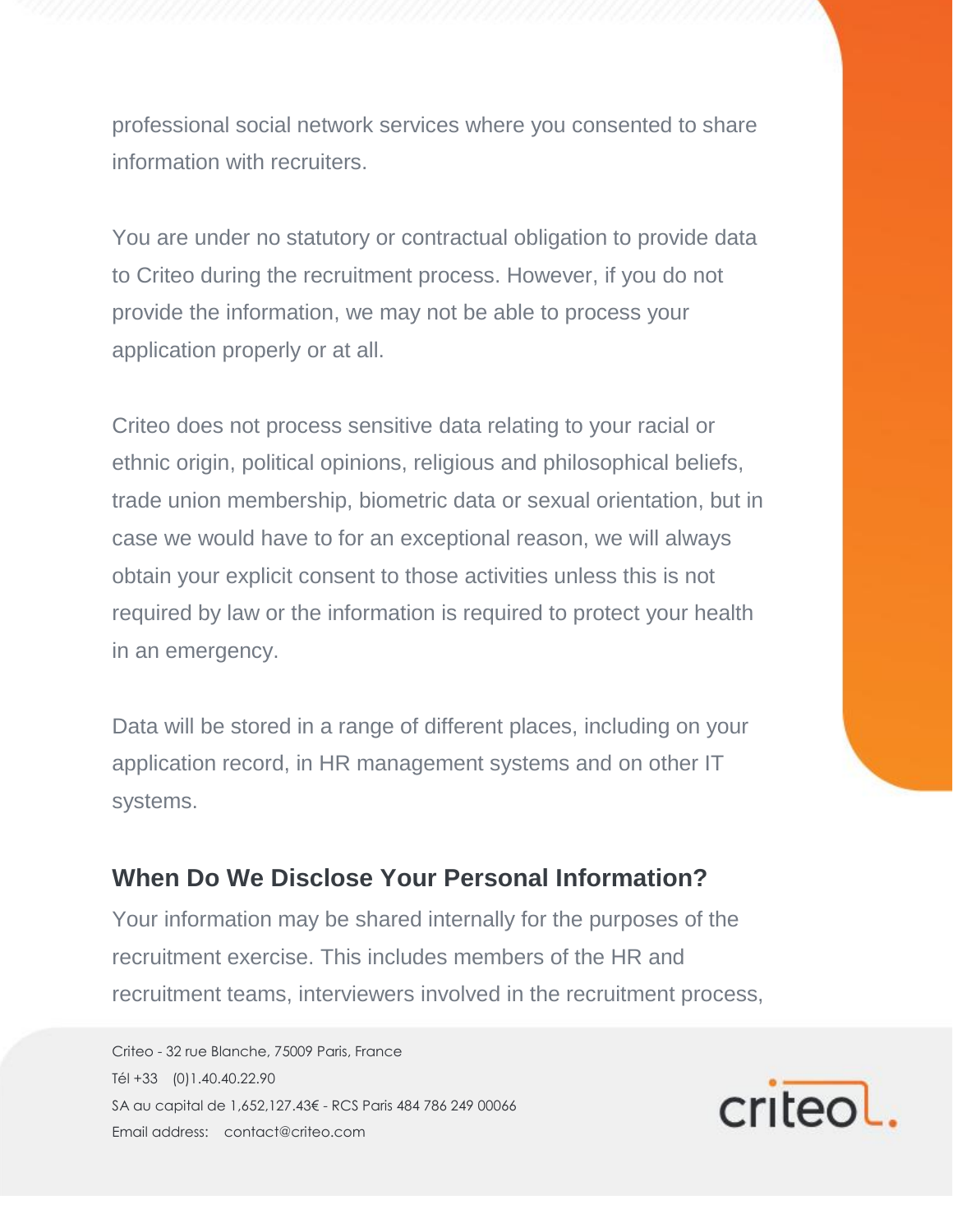managers in the business area with a vacancy and IT staff if access to the data is necessary for the performance of their roles.

We may transfer information about you to other group companies for purposes connected with your recruitment process or the management of the company's business.

We use third party software service providers to support our recruitment and talent acquisition processes and we may also share your personal data with other third party service providers that may assist us in recruiting talent, administering and evaluating preemployment screening and testing, and improving our recruiting practices.

In limited and necessary circumstances, please note that Criteo may transfer your personal data outside the European Union as part of its processing. In such case the organization receiving your personal data will have provided to Criteo adequate safeguards such as adherence to the EU Privacy Shield Framework, execution of the EU Standard Contractual Clauses for transfer to third countries, or another specifically stated lawful basis for the transfer of personal data to a third country. You can access such safeguards by sending a request to [dpo@criteo.com](file:///C:/Users/a.duboucher/AppData/Local/Microsoft/Windows/INetCache/Content.Outlook/02NIFYCB/dpo@criteo.com)

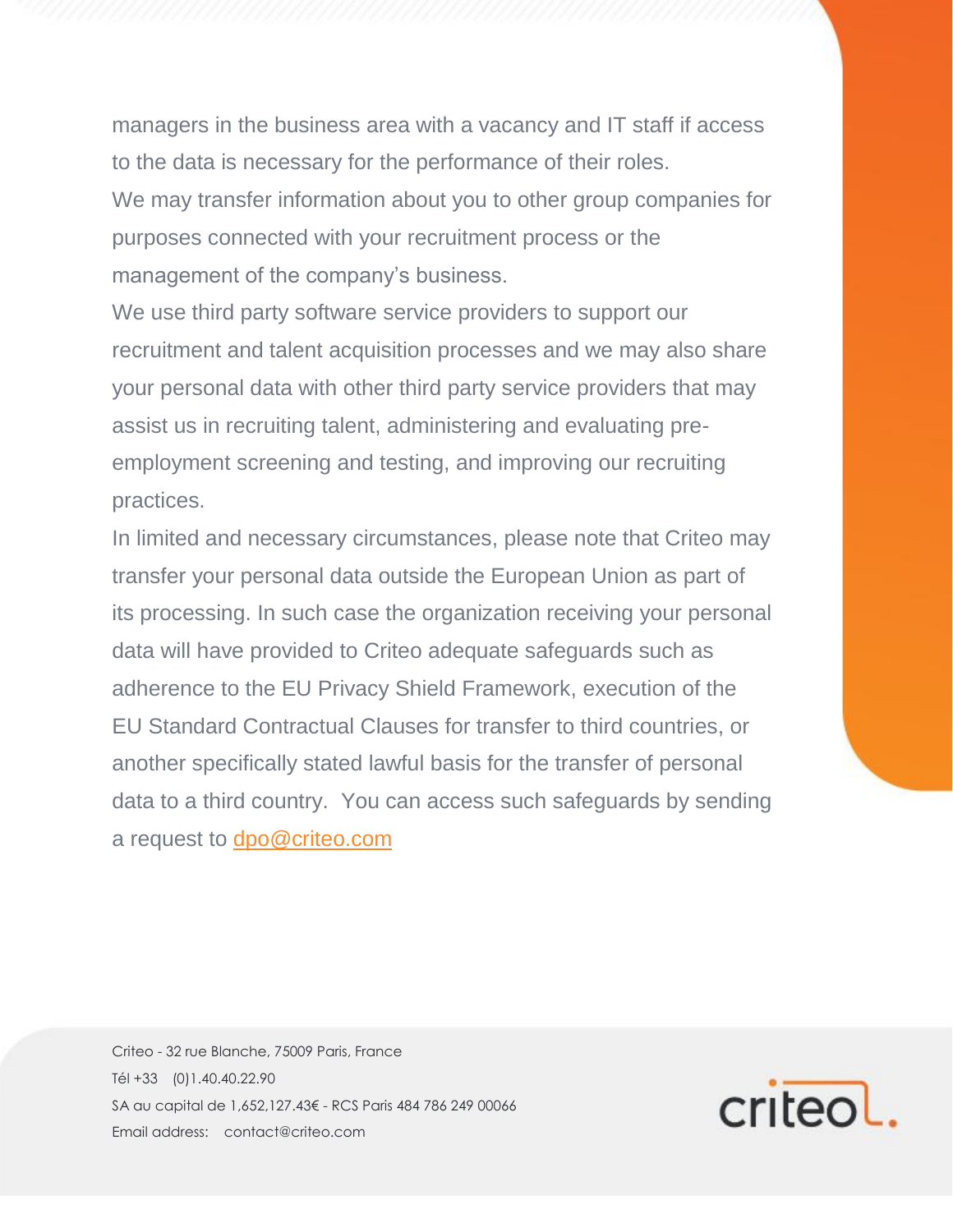### **Confidentiality, Security and Retention**

We take the confidentiality and the security of your data seriously. We have internal policies and controls in place to ensure that your data is not lost, accidentally destroyed, misused or disclosed, and is not accessed except by our authorized employees in the proper performance of their duties.

If your application for employment is unsuccessful, Criteo will hold your data on file for two (2) years after the end of the relevant recruitment process. At the end of that period, or earlier if you so request, your data will be deleted or destroyed.

If your application for employment is successful, personal data gathered during the recruitment process will be transferred to your HR file and retained during your employment. The periods for which your data will be held will be provided to you in our employee privacy notice.

#### **Your rights**

Under the General Data Protection Regulation (GDPR) you have the following rights with regard to your personal data:

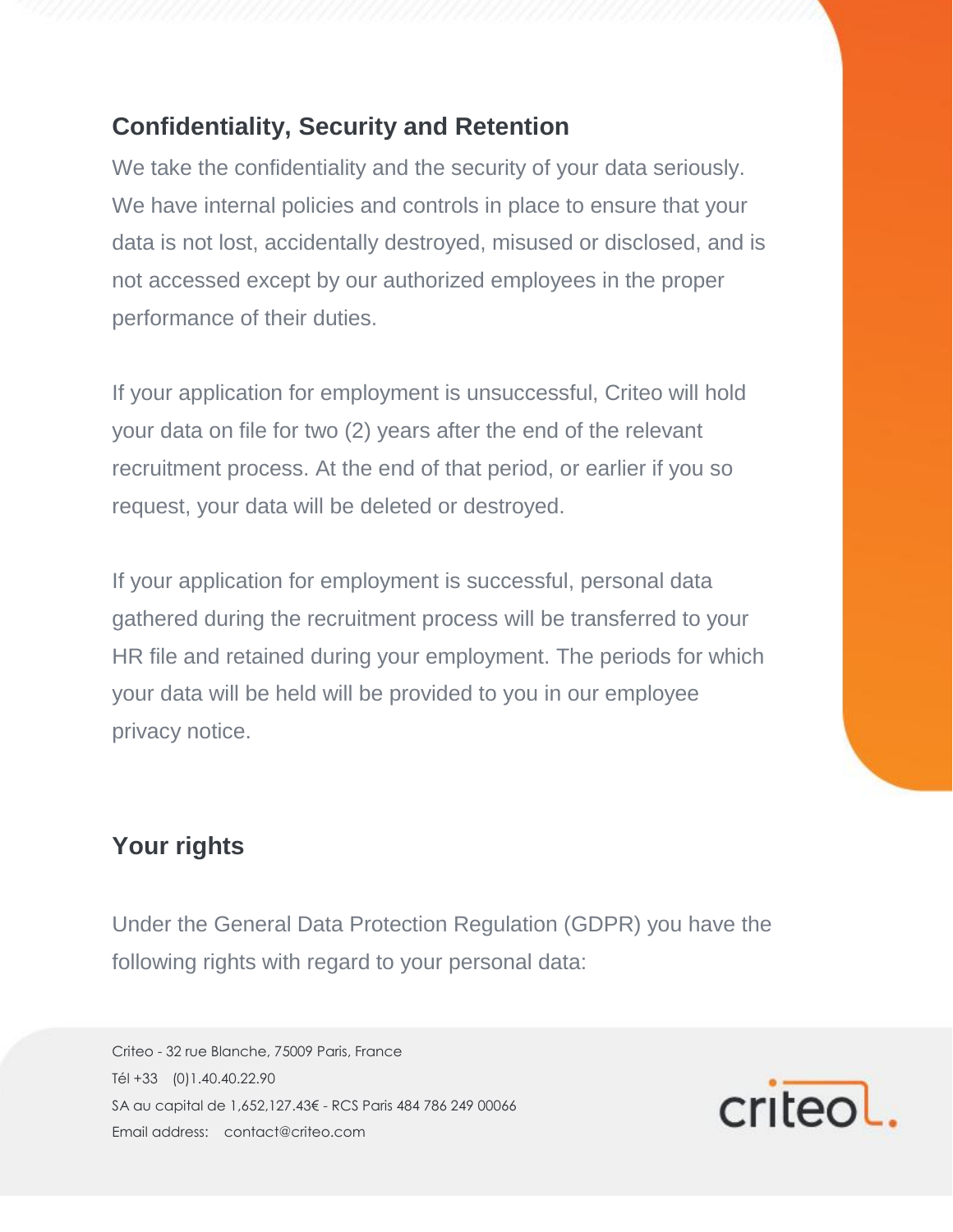Right to access: You have the right to access, at any time, to your personal data.

Right to request rectification: You have the right, at any time, to request rectification of your personal data, which would not be accurate or complete;

Right to erasure: In certain circumstances, you have the right to obtain from Criteo the erasure of your personal data;

Right to restrict: You have the right to restrict the processing of your personal data in certain circumstances, and can request Criteo to limit the way we use your data;

Right to object: You have the right to request that some of your personal data be not collected and/or some collected data be not used, provided that it does not impact on the good running of the company;

Right to portability: You have the right, in certain circumstances, to obtain your personal data and to reuse and transfer them to a third party.

If you have provided consent for the processing of your data you may have the right in certain circumstances to withdraw that consent at any time which will not affect the lawfulness of the processing before your consent was withdrawn.